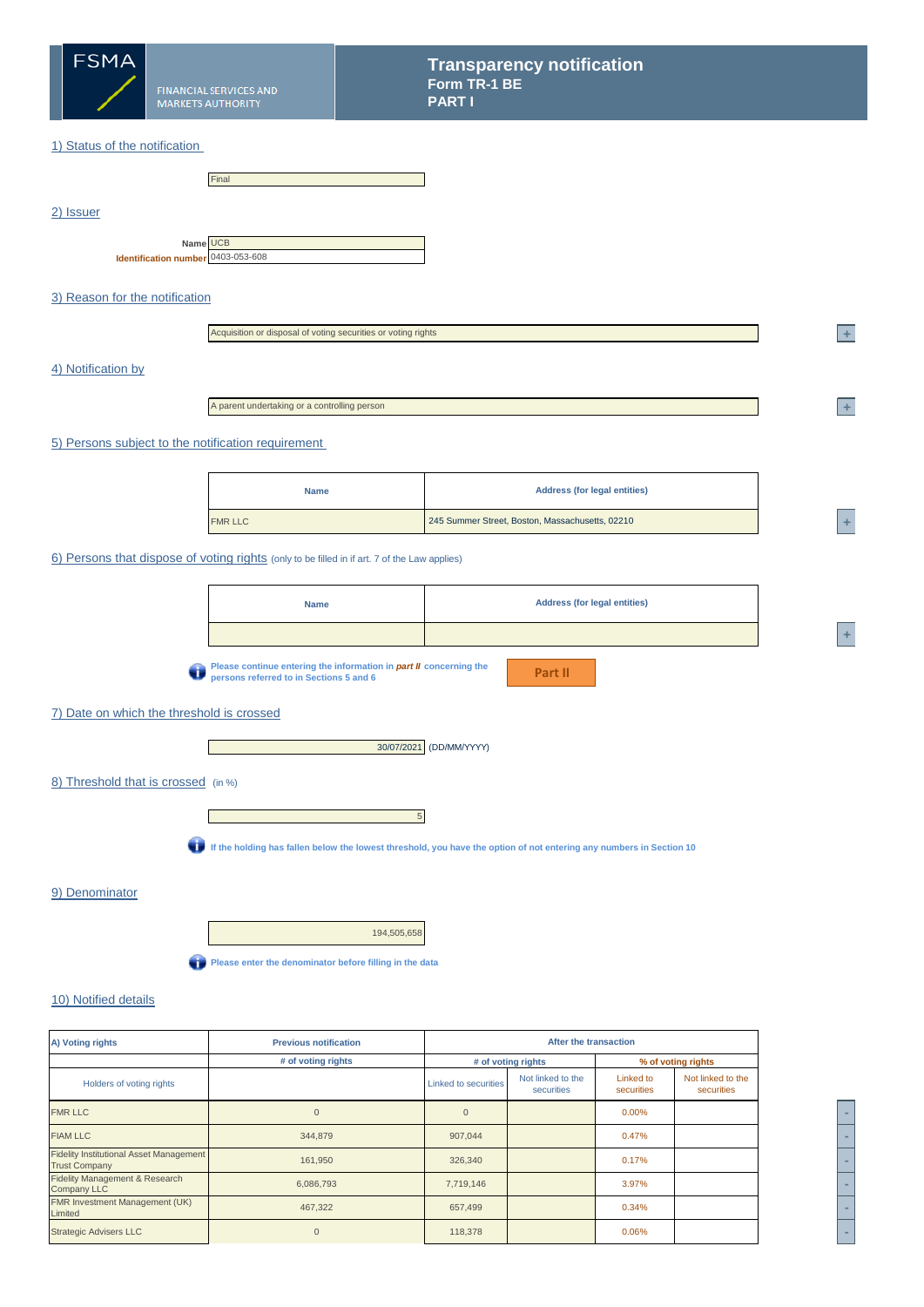|          |              | −         |       |       |    |
|----------|--------------|-----------|-------|-------|----|
|          | <b>TOTAL</b> | 9,728,407 | 5.00% | 0.00% |    |
| Subtotal | 7,060,944    | 9,728,407 | 5.00% |       | __ |

Start with "groups" of holders. Add subtotals with  $\sum$ , and then finish with the persons who are "alone".<br>For groups, start with the ultimate controlling natural person or legal entity.<br>The totals, subtotals and % will b